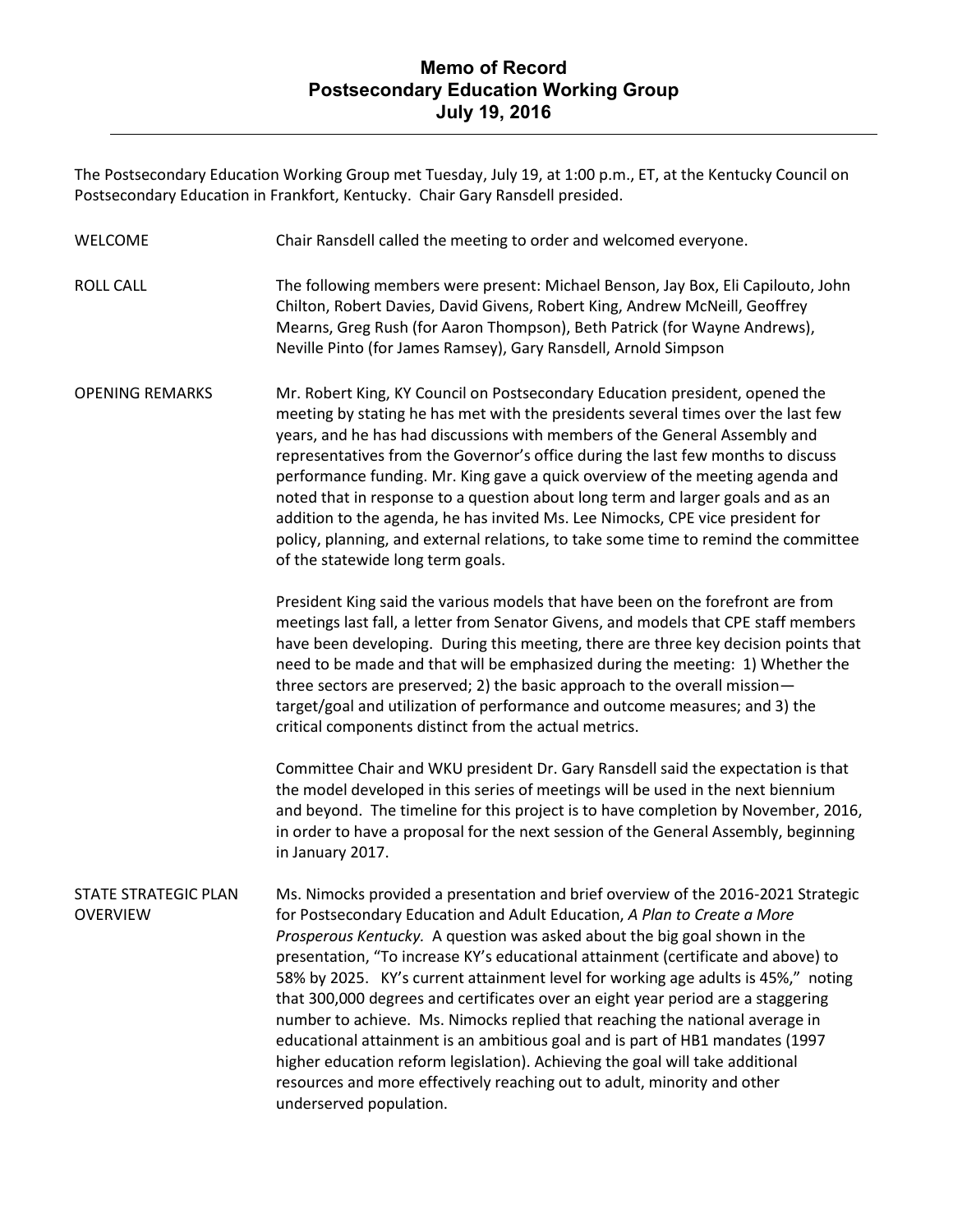## **Meeting Notes Postsecondary Education Working Group July 19, 2016**

| <b>GOALS AND GUIDING</b><br><b>PRINCIPALS</b>                                                                                | Dr. Bill Payne, CPE vice president for finance and administration, noted that the<br>document titled "Kentucky Public Postsecondary System Performance Funding Work<br>Group Goal and Guiding Principles," is in the meeting handouts for review.                                                                                                                                                                                                                                                                                                                                                                                                                                                                                                       |
|------------------------------------------------------------------------------------------------------------------------------|---------------------------------------------------------------------------------------------------------------------------------------------------------------------------------------------------------------------------------------------------------------------------------------------------------------------------------------------------------------------------------------------------------------------------------------------------------------------------------------------------------------------------------------------------------------------------------------------------------------------------------------------------------------------------------------------------------------------------------------------------------|
| <b>DISCUSSIONS TO DATE</b><br>A) AREAS OF<br><b>GENERAL</b><br><b>AGREEMENT</b><br>REMAINING<br>B)<br><b>DECISION POINTS</b> | Chair Ransdell informed the group that there are three areas of general agreement<br>that include: 1) Performance funding should be phased in; 2) Kentucky State<br>University be held harmless in early years of implementation; and 3) Mandated<br>programs should be excluded from allocable funds.<br>Remaining decision points include: 1) Should the adopted model preserve sector<br>shares; 2) Should the metrics be customized by sector; and 3) What percentage of                                                                                                                                                                                                                                                                            |
|                                                                                                                              | postsecondary institution net General Fund should be distributed on the basis of<br>performance-5.0% in 2017-18 (specified in HB 303) and going forward.                                                                                                                                                                                                                                                                                                                                                                                                                                                                                                                                                                                                |
| SAMPLE MODELS                                                                                                                | CPE's finance and administration staff, Dr. Bill Payne, vice president, Scott<br>Boelscher, senior associate, presented three sample funding models to the<br>committee and referred to handouts provided to members. The approaches<br>included:<br>1. Targets and goals approach<br>2. Relative improvement model<br>3. Outcomes based funding                                                                                                                                                                                                                                                                                                                                                                                                        |
| <b>ALIGNING METRICS</b><br><b>WITH GOALS</b>                                                                                 | Chair Ransdell asked that all committee members be prepared for a robust<br>discussion at the next meeting on aligning metrics with goals.                                                                                                                                                                                                                                                                                                                                                                                                                                                                                                                                                                                                              |
| <b>DECISION POINT</b><br><b>DISCUSSION</b>                                                                                   | Chair Ransdell summarized the comprehensive and complex discussion among the<br>committee members stating agreement on the following points:<br>The three previously agreed upon decision points stated above in areas of<br>٠<br>general agreement.<br>Outcomes based approach, generally speaking, with nuances in regard to<br>$\bullet$<br>factoring in a self-improvement concept. Chair Ransdell called for a vote<br>and the majority of the committee agreed to use this approach.<br>50-50 course completion/degree completion model.<br>Review 50-50 models in two separate sector presentations:<br>Four year institutions plus the KCTCS institutions;<br>Three sectors-Research, Comprehensive, KCTCS<br>Re-evaluate the 2018-20 biennium. |
| <b>NEXT STEPS</b>                                                                                                            | The next meeting is September 7, 2016, and at that meeting, the committee will<br>decide whether additional meeting dates are needed. Other agenda items for the<br>September 7, 2016, meeting include making a decision on volume and rate; making<br>a decision on metrics; defining sector-two or three; and making a decision on<br>whether the goal is to get to 25%. Senator Givens requested a brief narrative that                                                                                                                                                                                                                                                                                                                              |